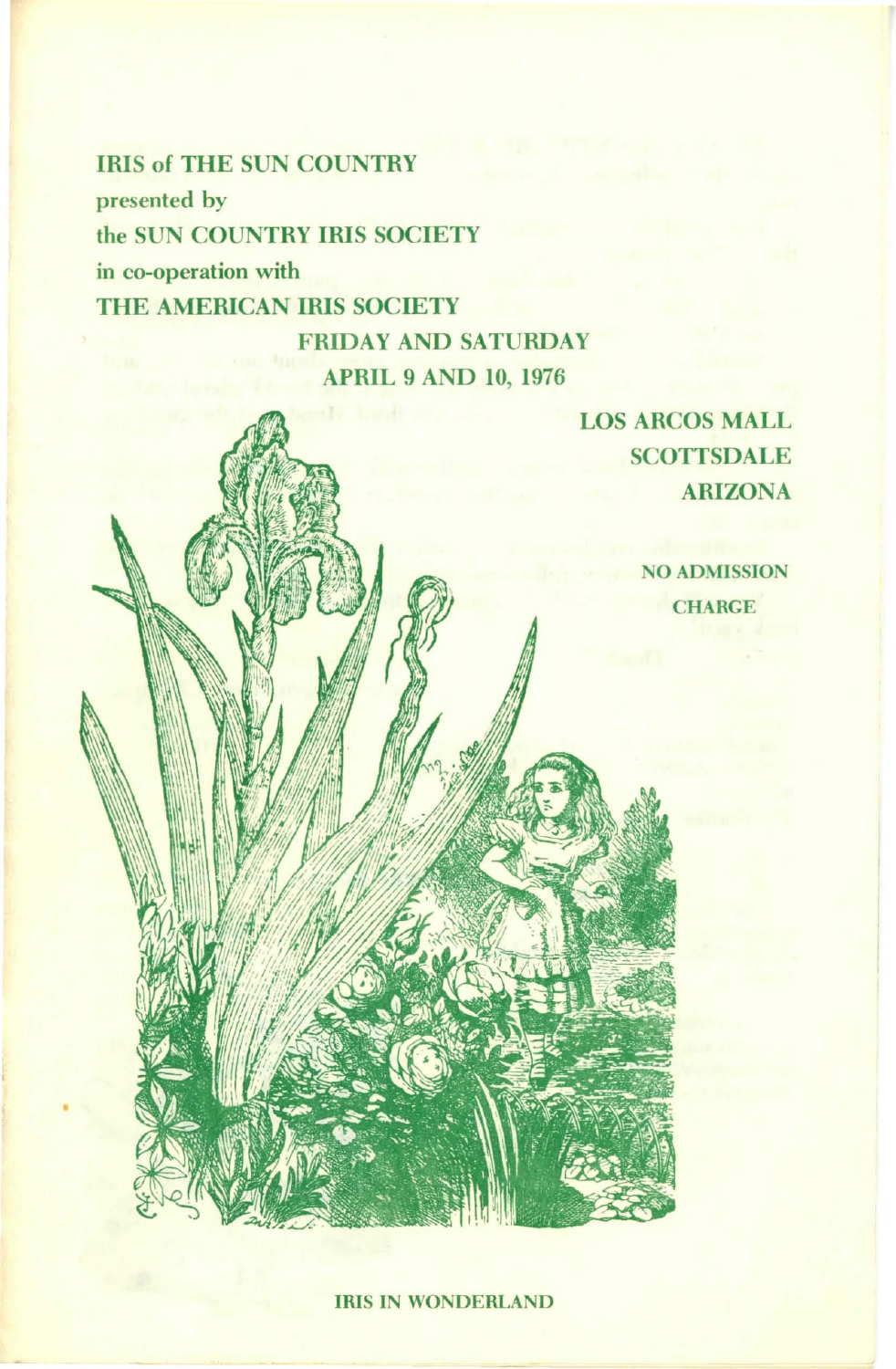The SUN COUNTRY IRIS SOCIETY extends a warm welcome to all of you entering and enjoying what we feel will be our finest show to date.

Our society is based on friendship and a desire to share knowledge of the rainbow flower — Iris.

Most of us viewing this show are from other parts of the country, and most of us did not realize, until now, that Iris not only grow, but thrive, in our Valley of The Sun!

Should you be interested in learning more about our society, and possibly joining, we are currently meeting at the First Federal Savings Building, 5830 North 19th Avenue, the third Monday of the month at 7.00 P.M.

We have delightful programs, often with slides, showing the various new Iris available, and giving tips on culture, fertilizers, growth habits, and hybridizing.

Membership entitles you to a quarterly illustrated bullet in from The American Iris Society, full of research and descriptions.

You will also receive help in growing the lovely Iris here in your own back yard!

Thank You,

Katie Romero, Show Chairman

Ten dollars worth (list price) of free Irises goes to each person joining Sun Country during its shows.

For Further Information Call:

Mrs. Romero  $(948 - 3378)$ or Mary Scheidler, President  $(934-1105)$ 



This is an iris show approved by the American Iris Society, and conducted according to American Iris Society regulations and judged by its accredited judges.

#### **SHOW COMMITTEE**

| EDUCATIONAL DISPLAY  Mazie Newlove  |  |
|-------------------------------------|--|
| SECRETARY, AWARDS  Floyd Wickenkamp |  |
| <b>ENTRIES PLACEMENT</b>            |  |
| HORTICULTURE  Mary Scheidler        |  |
|                                     |  |
|                                     |  |
|                                     |  |
|                                     |  |
|                                     |  |
|                                     |  |
|                                     |  |
|                                     |  |
|                                     |  |
|                                     |  |

### SUN COUNTRY OFFICERS 1975-1976

| REGION 15 |                       |
|-----------|-----------------------|
|           |                       |
|           |                       |
|           |                       |
|           | Floyd Wickenkamp      |
|           | <b>Dorald Shepard</b> |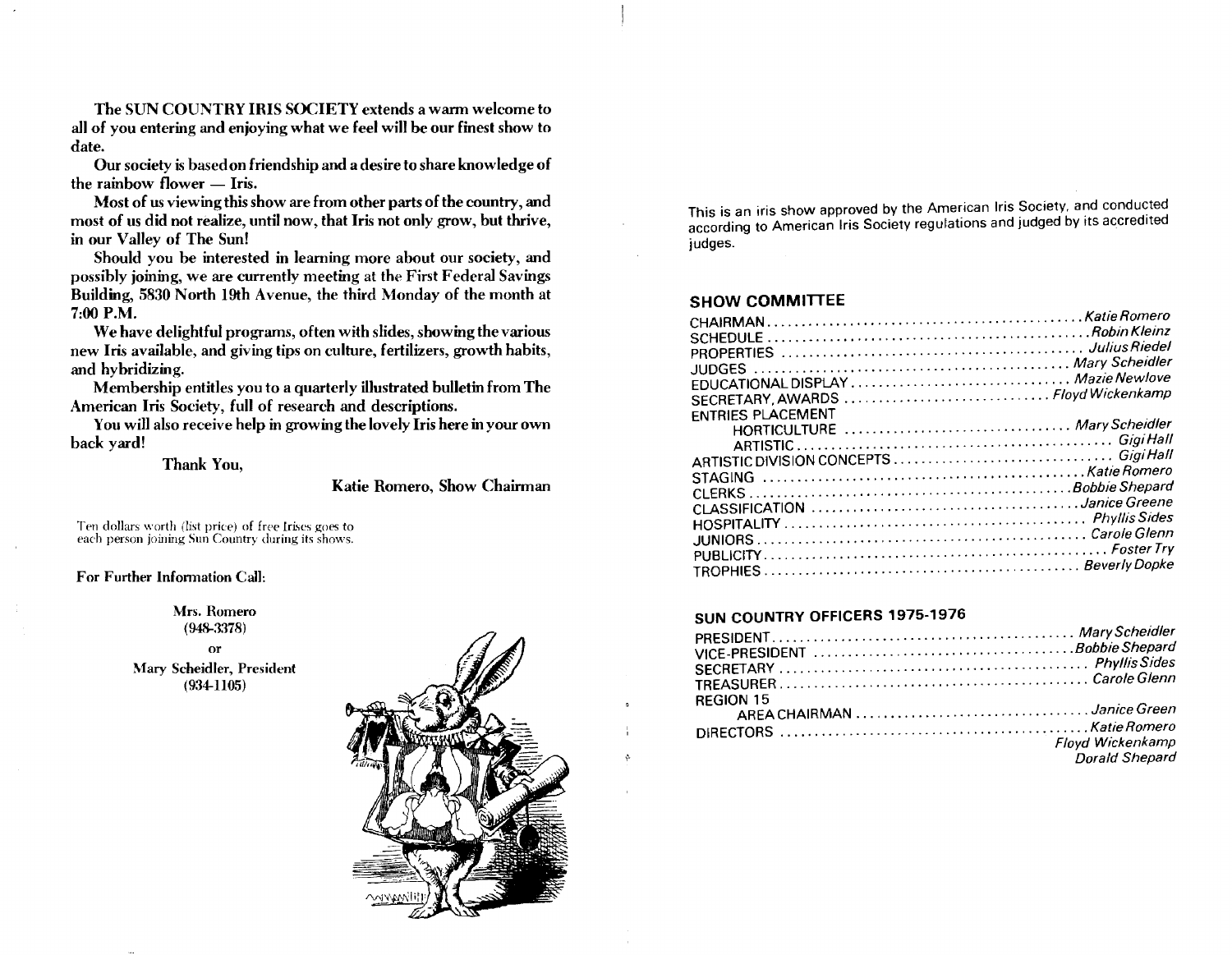## **RULES**

- 1. Exhibition privileges are open to all persons.
- 2. Entries will be accepted from 6:30 untiI9:30A.M. on Friday, April9.
- 3. Containers will be furnished except for artistic classes and class "a" collections.
- 4. Exhibitors may enter more than one specimen in a class, but no more than one of the same variety.
- 5. Exhibits must be correctly identified and labeled. Entry tags may be obtained in advance from Katie Romero (948-3378), Floyd Wickenkamp (977-2354) or Robin Kleinz (274-7365).
- 6. Horticultural exhibits must have been grown by exhibitor.
- 7. Juniors are defined as those under 18 years of age.
- 8. The classification committee may combine, create or separate classes as necessary.
- 9. Judging will be by American Iris Society rules, with decision of judges final, and any award withheld at their discretion.
- 10. Sun Country assumes no responsibility for loss or damage, but will do all possible to safeguard exhibits.
- 11. Faded stalks may be groomed or removed by the show committee or exhibitor any time after judging.
- 12. Judging is to begin at 10:00 A.M., Friday, April 9.
- 13. Trophies will be awarded Saturday, April 10, at 4:00 P.M. Ribbons, trophies, and artistic exhibits must be removed between 4:30 and 5:00 P.M. that same day.

### DIVISION I - HORTICULTURE SECTION A TALL BEARDED

 $\begin{bmatrix} \phantom{-} & \phantom{-} \\ \phantom{-} & \phantom{-} \end{bmatrix}$ 

• .1

| Class a) Selt                                                   |                                                                        |
|-----------------------------------------------------------------|------------------------------------------------------------------------|
| <b>White</b><br>1.                                              | Pink<br>6.                                                             |
| Blue<br>2.                                                      | 7.<br>Orange                                                           |
| 3. Yellow                                                       | Green<br>8.                                                            |
| 4. Red                                                          | Black<br>9.                                                            |
| <b>Brown</b><br>5.                                              | 10.<br>Violet                                                          |
| Class b) Plicata                                                |                                                                        |
| Class c) Bitone                                                 |                                                                        |
| Class d) Blend                                                  |                                                                        |
| Class e) Bicolor                                                |                                                                        |
| SECTION B ARILBRED AND ARIL                                     |                                                                        |
| Class a) Aril-meds                                              |                                                                        |
| Class b) 1/4 aril or less                                       |                                                                        |
| Class $c)$ 1/2 aril                                             |                                                                        |
| Class d) 3/4 aril                                               |                                                                        |
| Class e) Pure aril                                              |                                                                        |
| <b>SECTION C MEDIAN</b>                                         |                                                                        |
| Class a) Standard dwarf bearded                                 |                                                                        |
| Class b) Border bearded                                         |                                                                        |
| Class c) Intermediate bearded                                   |                                                                        |
| Class d) Miniature tall bearded                                 |                                                                        |
| <b>SECTION D SPURIAS</b>                                        |                                                                        |
| <b>SECTION E LOUISIANAS</b>                                     |                                                                        |
| <b>SECTION F SIBERIANS</b>                                      |                                                                        |
|                                                                 |                                                                        |
| <b>SECTION G BULBOUS</b>                                        | (Dutch, English, Spanish, and others. NOT ELIGIBLE FOR QUEEN OF SHOW.) |
|                                                                 |                                                                        |
| <b>SECTION H MISCELLANEOUS</b>                                  |                                                                        |
| (Any iris not named above)                                      |                                                                        |
| <b>SECTION I SEEDLINGS</b>                                      |                                                                        |
| (An unintroduced iris                                           |                                                                        |
| of any section or                                               |                                                                        |
| kind, to be designated                                          |                                                                        |
| by name or number and                                           |                                                                        |
| entered in hybridizer's                                         |                                                                        |
| name.)                                                          |                                                                        |
| Class a) Seedlings hybridized by Arizona exhibitors             |                                                                        |
| Class b) Others                                                 |                                                                        |
| <b>SECTION J COLLECTIONS</b>                                    |                                                                        |
| Class a) Five different named varieties (provide own container) |                                                                        |
| Class b) Three different Dykes medal winners                    |                                                                        |
| SECTION K DIVISION<br>ΔĪ                                        |                                                                        |
| Class a) Tall bearded                                           |                                                                        |
| Class b) Any other                                              |                                                                        |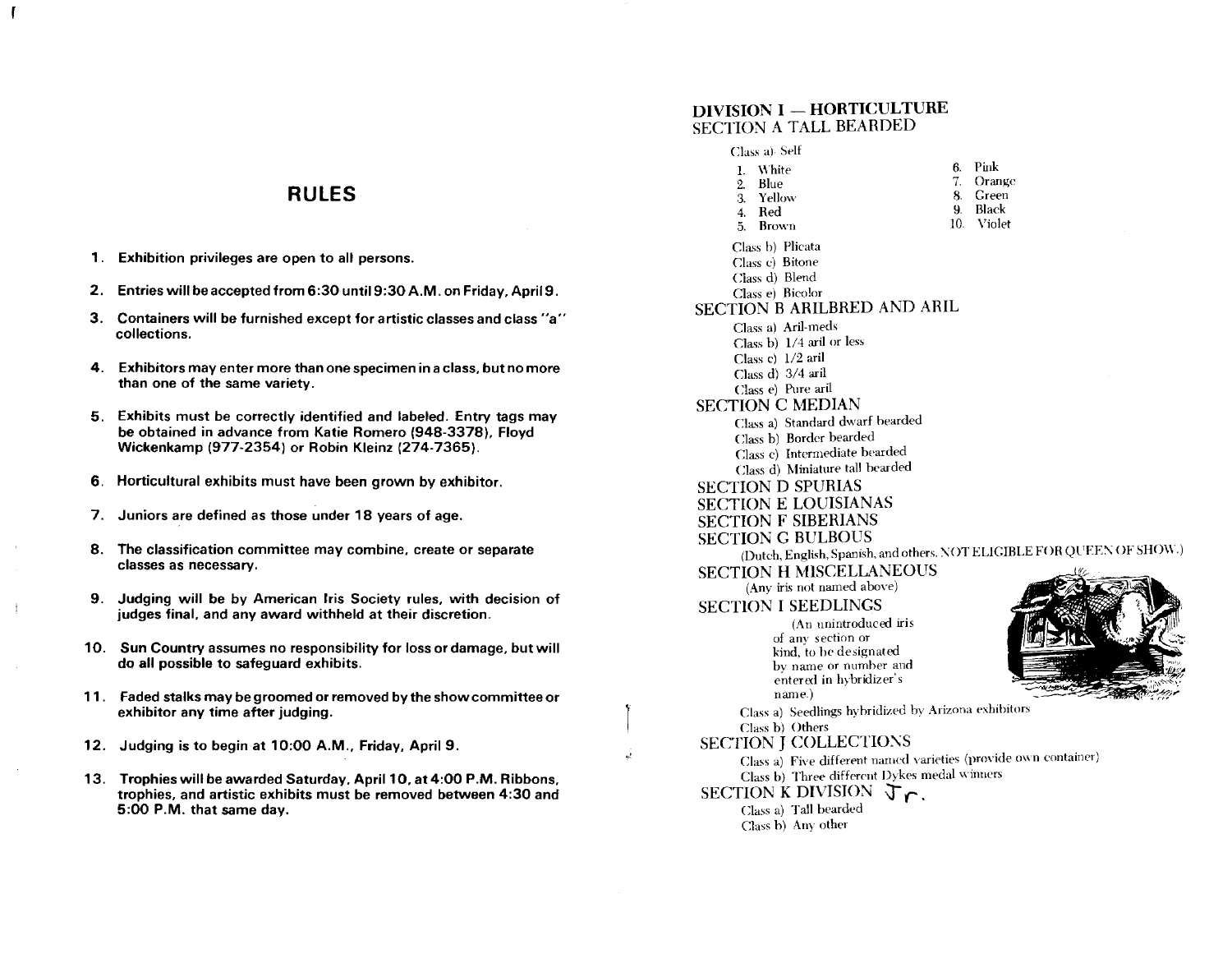#### DIVISION II ARTISTIC DESIGN

**RULES** 

- 1. One entry only to a class.
- 2. No artificial plant material may be used.
- 3. Except for Class 6, dried or treated natural plant material is acceptable, but the fresh should predominate.
- 4. Plant material need not have been grown by exhibitor.
- 5. One or more Irises must be used in each arrangement.
- 6. Exhibitor's name must appear on underside of container.
- 7. Exhibitor must keep arrangement freshened.
- 8. A novice is defined as a person who has never won a blue ribbon in an artistic class at an Iris show.
- 9. A neutral background 28" high, 26" wide, with 9" wings each side, will be provided for exhibits, except for those in the junior class.

## THEME - SPRING HAS SPRUNG! **CLASSES:**

- 1. BOWERS OF FLOWERS To be viewed from all sides.
- 2. SPRING GOETH ALL IN WHITE Tall arrangement
- 3. APRIL SUNSHINE Kitchen arrangement featuring yellow iris. Accessories permitted
- **4. THE RAINBOW** Crescent design, pastel colors
- 5. CHERRY BLOSSOM TIME Simple arrangement showing Oriental influence.
- 6. MEADOW POSIES NOVICES ONLY Woodland influence, must use fresh greenery.
- 7. HERE COMES PETER COTTONTAIL JUNIORS ONLY Accessories required No background provided for this class.



Wish you didn't have to hurry  $away - but$ please claim your artistic division properties, your ribbons and trophies. as well as other exhibits you may wish to preserve. between  $4.30$  and  $5.00$ , Saturday afternoon, April 10. as show area will be cleared quickly and completely beginning at 5:00.

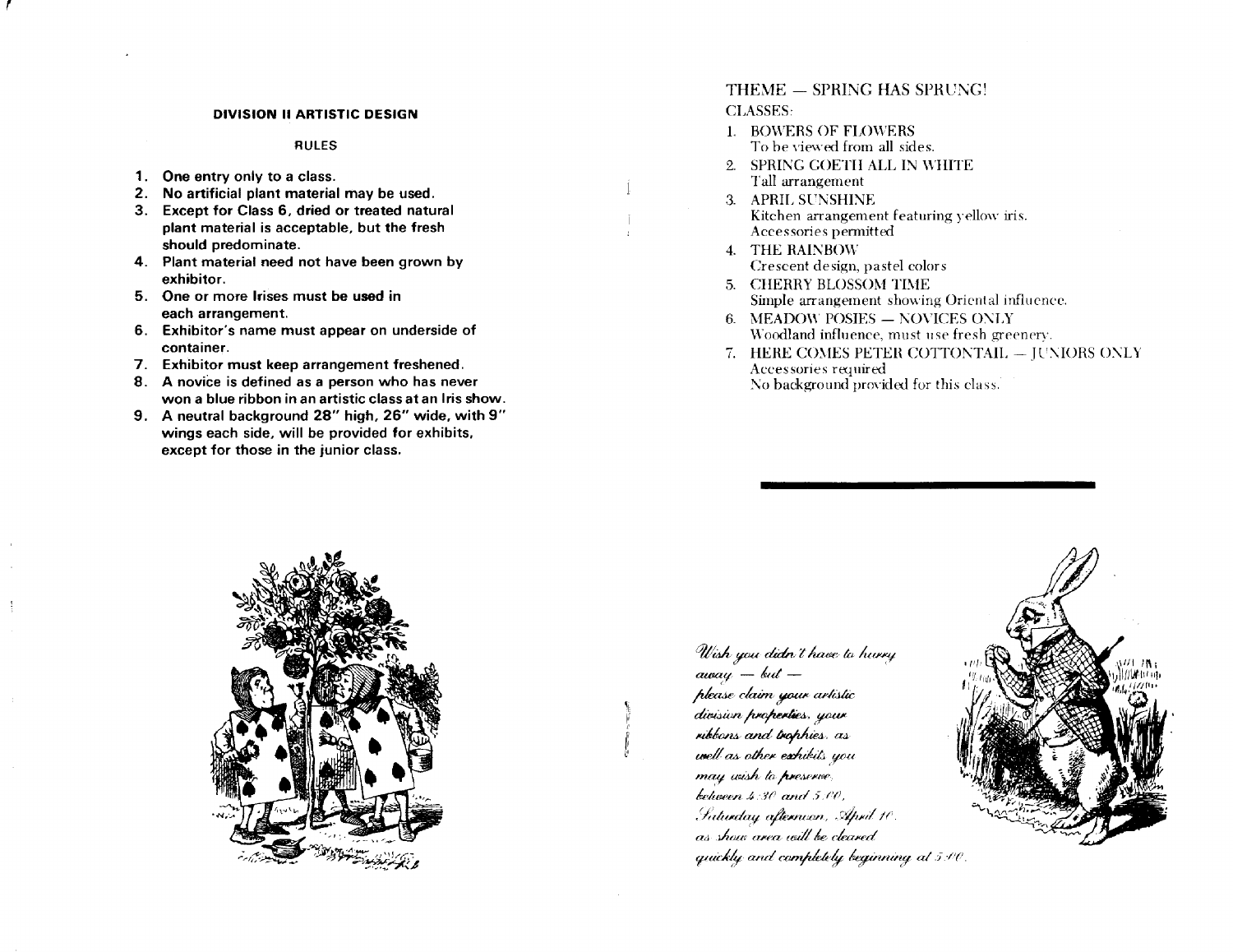## AWARDS

#### RIBBONS

First, second, third place and honorable mention ribbons will be awarded in each class as merited, except Seedling Class L.

Sweepstakes rosettes will be awarded in Horticulture and Artistic divisions .

. Queen of Show rosette will be awarded in Horticulture.

Best Arrangement rosette will be awarded.

Best Seedling of Show rosette will be awarded.

Best Specimen of Show, Junior division, and best Arrangement of Show, Junior division, rosettes will be awarded.

### MEDALS

Silver medal of the American Iris Society will be given to the person winning the highest number of first place ribbons in the Horticulture division.

Bronze medal of the American Iris Society will be given to the person winning the second highest number of first place ribbons in the Horticulture division.

#### **TROPHIES**

A trophy will be awarded to the exhibitor winning Queen of Show.

#### Others:

- a) Best tall bearded iris
- b) Best beardless iris
- c) Best median iris (to include dwarf class)
- d) Best arilbred iris
- e) Best Louisiana iris
- f) Best spuria iris
- g) Sweepstakes winner, Horticulture division
- h) Sweepstakes winner, Artistic division
- i) Best arrangement of show
- Best seedling hybridized by an Arizona exhibitor
- k) Junior best of show, horticulture division



## **FRANK BUSHEY MEMORIAL TROPHY**

Donated by the Aril Society International, this is a perpetual trophy.

Name of person exhibiting hest Bushey hybrid seedling will be engraved upon it each year, when merited.



## **SECTION CERTIFICATES**

To be awarded if A.I.S. qualifications are met - that is, a minimum of five classes per section, three exhibitors per section, and three entries per class.

# **IRIS POSTER CONTEST for JUNIORS**

Must be educational in nature; may be any size. FIRST PRIZE  $-$  \$10.00  $SECOND PRIZE = $5.00$ THIRD PRIZE  $-$  \$3.00